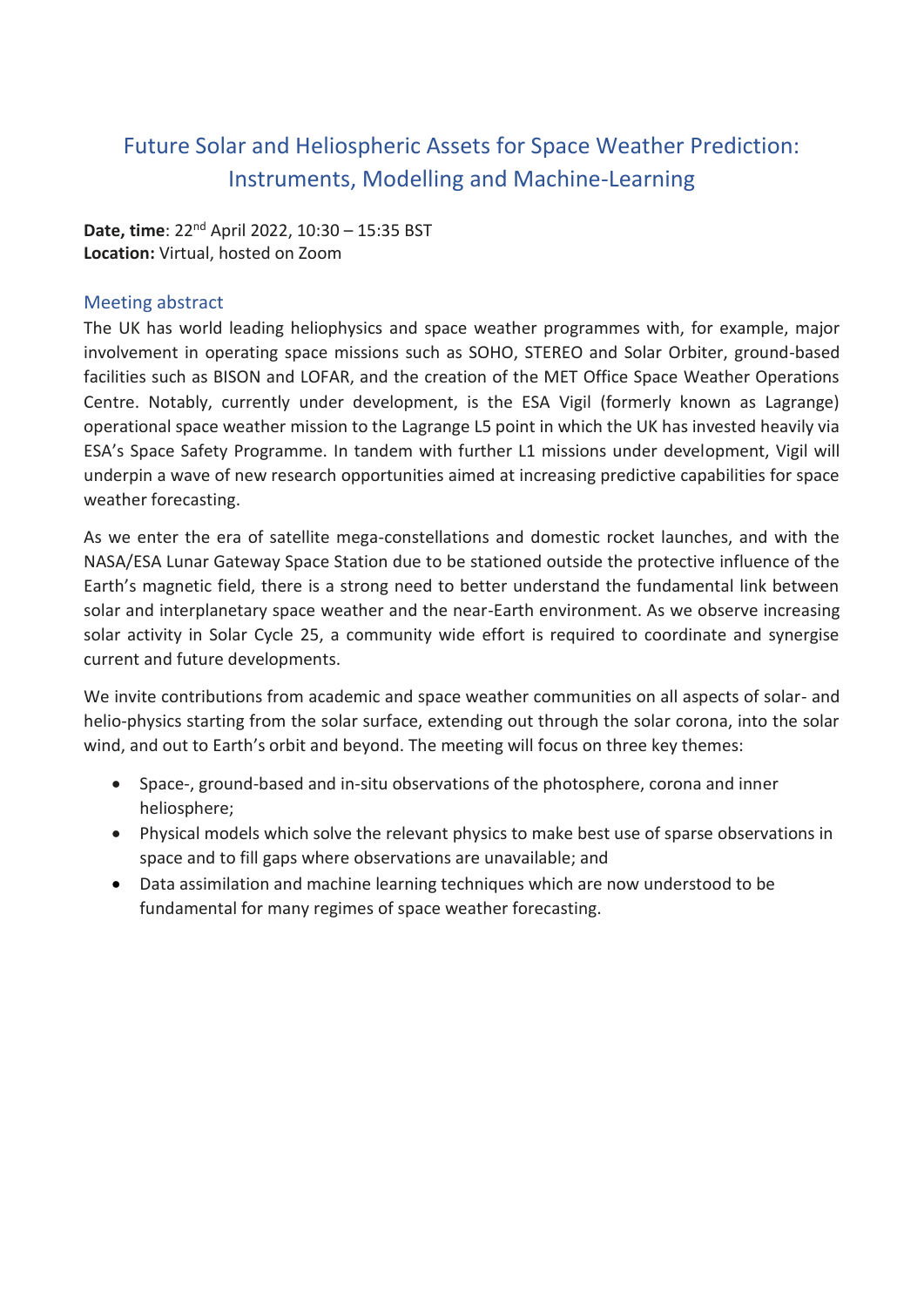Schedule

| <b>BST</b>                                       | <b>Chairs: Ravindra Desai &amp; Siegfried Gonzi</b> |                                                                                                                                                           |
|--------------------------------------------------|-----------------------------------------------------|-----------------------------------------------------------------------------------------------------------------------------------------------------------|
| 10:30                                            | Ravindra Desai                                      | <b>Opening remarks</b>                                                                                                                                    |
| 10:35                                            | <b>Stefaan Poedts</b><br>(Invited)                  | Space Weather and the VSWMC                                                                                                                               |
| 11:00                                            | Tony Arber                                          | Space weather predictions from solar magnetogram to<br>satellite charging                                                                                 |
| 11:15                                            | Robertus Erdelyi                                    | The Solar Activity Monitor Network - SAMNet                                                                                                               |
| 11:30                                            | Jasmina Magdalenić<br>(Invited)                     | Solar radio observations and the space weather                                                                                                            |
| 11:55                                            | <b>Mario Bisi</b>                                   | LOFAR4SpaceWeather (LOFAR4SW) - Increasing European<br>Space-Weather Capability with Europe's Largest Radio<br>Telescope: A Brief Summary                 |
| 12:10                                            | <b>Bernard Jackson</b>                              | High-Resolution Density Reconstructions of the Inner<br>Heliosphere and the Challenge for Future Modeling<br><b>Techniques</b>                            |
| 12:25                                            |                                                     | Lunch + Posters (Gathertown)                                                                                                                              |
| <b>Chairs: Jackie Davies &amp; Matthew Lang</b>  |                                                     |                                                                                                                                                           |
| 13:00                                            | Eftyhia Zesta<br>(Invited)                          | Noise Eliminating Magnetometer Instrument in a Small<br>Integrated System (NEMISIS) on the Heliophysics<br><b>Environmental and Radiation Measurement</b> |
|                                                  |                                                     | Experiment Suite (HERMES) platform of the Lunar<br>Gateway                                                                                                |
| 13:25                                            | Giuseppe Mandorlo                                   | European Space Agency Space Weather Mission To L5                                                                                                         |
| 13:40                                            | Daniel Verscharen                                   | The Plasma Analyser (PLA) instrument for Vigil -<br><b>Update and Progress</b>                                                                            |
| 13:50                                            | Jonathan Eastwood                                   | In situ magnetic field measurements at L5 for space<br>weather monitoring and prediction                                                                  |
| 14:00                                            | <b>Arnaud Thernisien</b>                            | The CCOR-3 Compact Coronagraph for the ESA VIGIL<br><b>Mission</b>                                                                                        |
| 14:10                                            |                                                     | <b>Break</b>                                                                                                                                              |
| <b>Chairs: Matthew Lang &amp; Ravindra Desai</b> |                                                     |                                                                                                                                                           |
| 14:20                                            | <b>Enrico Camporeale</b>                            | Reinventing Space Weather forecasts with Artificial                                                                                                       |
|                                                  | (Invited)                                           | intelligence: Current and future trends                                                                                                                   |
| 14:45                                            | <b>Edward Brown</b>                                 | Attention-Based Machine Vision Models and                                                                                                                 |
|                                                  |                                                     | Techniques for Solar Wind Speed Forecasting Using<br>Solar EUV Images                                                                                     |
| 15:00                                            | <b>Harriet Turner</b>                               | Quantifying the effect of ICME removal and                                                                                                                |
|                                                  |                                                     | observation age for in situ solar wind data assimilation                                                                                                  |
| 15:15                                            | Craig DeForest                                      | NASA's PUNCH Mission: A Pathfinder to Better Space<br><b>Weather Forecasting</b>                                                                          |
| 15:30                                            | Siegfried Gonzi                                     | Closing remarks                                                                                                                                           |
| 15:35                                            | <b>Posters (Gathertown)</b>                         |                                                                                                                                                           |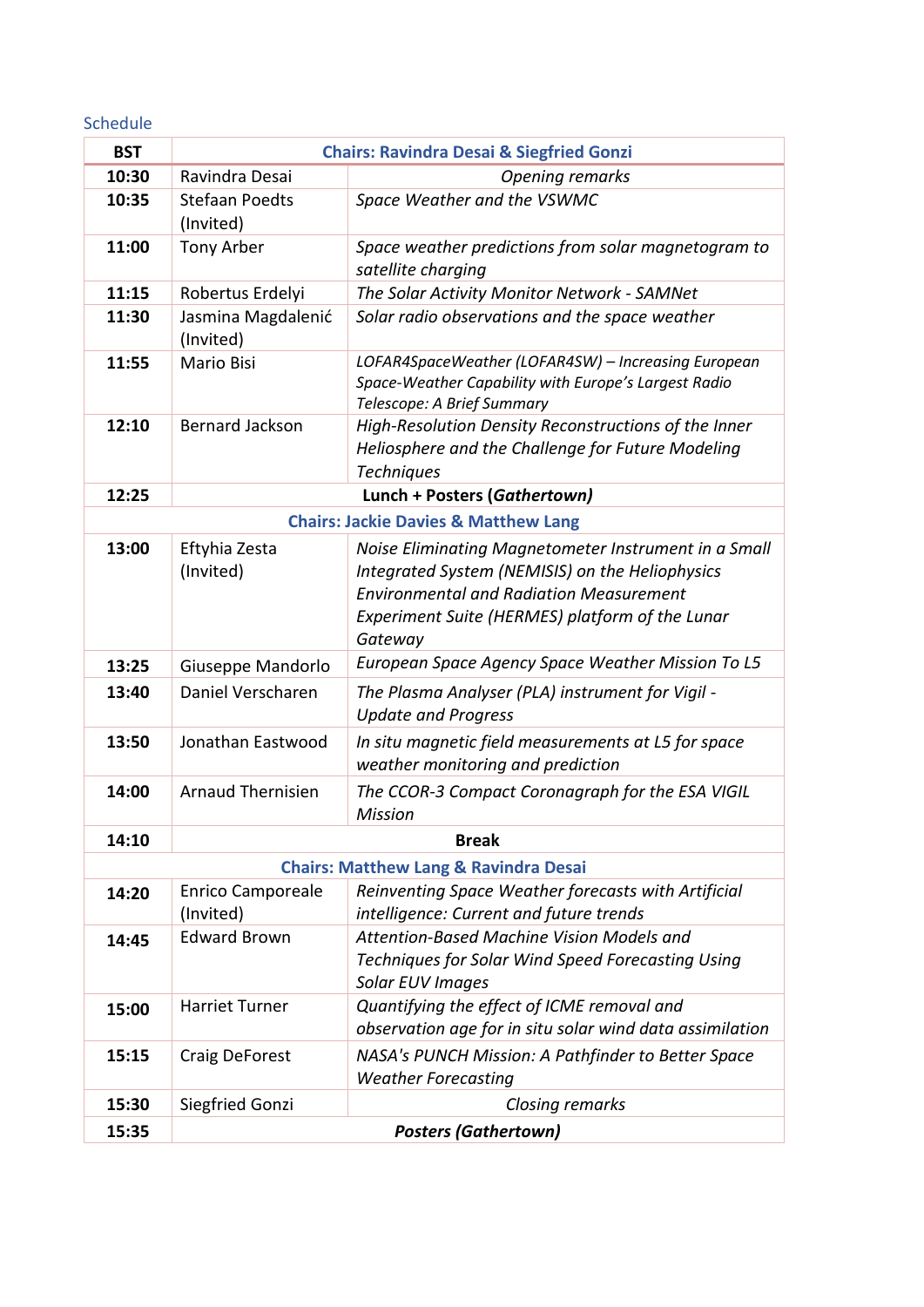| <b>Presenter</b>           | <b>Poster Title</b>                                                                           |
|----------------------------|-----------------------------------------------------------------------------------------------|
| <b>Timothy Horbury</b>     | New space weather monitoring opportunities: Solar Orbiter and<br><b>IMAP</b>                  |
| <b>Sanjay Gosain</b>       | A Compact Doppler Magnetograph based on miniaturization of<br><b>GONG</b> instrument          |
| <b>Craig DeForest</b>      | Polarimeter to UNify the Corona and Heliosphere (PUNCH): Mission<br>status and science update |
| <b>George Miloshevich</b>  | Inverse cascade and magnetic vortices in kinetic Alfvén-wave<br>turbulence                    |
| Gordon J. Koehn            | Sun-to-Earth modelling of CME-CME interactions: How to create a<br>perfect storm?             |
| Luca Giovannelli           | Sun CubE OnE: A Multi-wavelength Synoptic Solar Micro Satellite                               |
| <b>David Orozco Suárez</b> | CMAG: A Coronal MAGnetograph mission for studying the inner<br>corona magnetic fields         |
| <b>Sachin Reddy</b>        | Predicting equatorial plasma bubbles with a random forest<br>classifier                       |
| <b>Antony Soosaleon</b>    | <b>Limits of Coronal Abundances</b>                                                           |
| <b>Tina Zhou</b>           | Using Machine Learning to pre-prune ensembles of magnetogram<br>synoptic maps.                |
| <b>David Barnes</b>        | Assessment and Validation of Daily Enlil and EUHFORIA Simulations<br>During 2019-2021         |

## Abstracts

## **Space Weather and the VSWMC**

*Stefaan Poedts & the VSWMC-P3 team (Invited)*

The ESA Virtual Space Weather Modelling Centre (VSWMC) project was defined as a long term project including different successive parts. Parts 1 and 2 were completed in the first 4-5 years and designed and developed a system that enables models and other components to be installed locally or geographically distributed and to be coupled and run remotely from the central system. A first, limited version went operational in May 2019 under the H-ESC umbrella on the ESA SSA SWE Portal. It is similar to CCMC but interactive (no runs on demand) and the models are geographically distributed and coupled over the internet.

The goal of the ESA project "Virtual Space Weather Modelling Centre - Part 3" (2019-2021) was to further develop the Virtual Space Weather Modelling Centre, building on the Part 2 prototype system and focusing on the interaction with the ESA SSA SWE system. The objectives and scope of this new project include maintaining the current operational system, the efficient integration of 11 new models and many new model couplings, including daily automated end-to-end (Sun to Earth) simulations, the further development and wider use of the coupling toolkit and front-end GUI, making the operational system more robust and userfriendly. The VSWMC-Part 3 project finished recently.

The 11 new models that have been integrated are Wind-Predict (a global coronal model from CEA, France), the Coupled Thermosphere/Ionosphere Plasmasphere (CTIP) model, Multi-VP (another global coronal model form IRAP/CNRS, France), the BIRA Plasma sphere Model of electron density and temperatures inside and outside the plasmasphere coupled with the ionosphere (BPIM, Belgium), the SNRB (also named SNB3GEO) model for electron fluxes at geostationary orbit (covering the GOES 15 energy channels >800keV and >2MeV) and the SNGI geomagnetic indices Kp and Dst models (University of Sheffield, UK), the SPARX Solar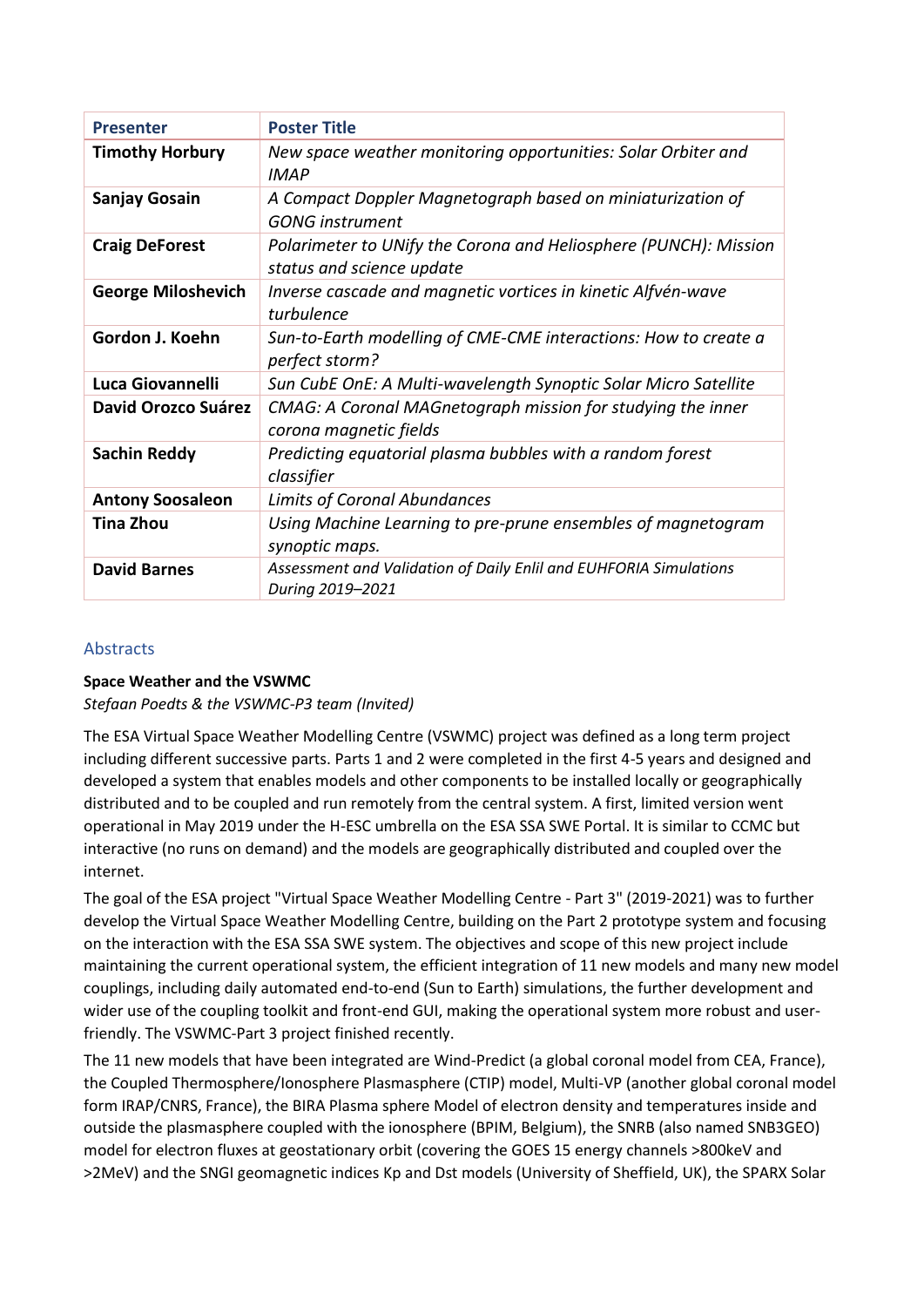Energetic Particles transport model (University of Central Lancashire, UK), Spenvis DICTAT tool for s/c internal charging analysis (BISA, Belgium), the Gorgon magnetosphere model (ICL, UK), and the Drag Temperature Model (DTM) and operations-focused whole atmosphere model MCM being developed in the H2020 project SWAMI. Many new couplings have also been implemented and a dynamic coupling facility has been installed. Moreover, Daily runs are implemented of two model chains covering the whole Sun-to-Earth domain. The results of these daily runs are made available to all VSWMC users.

We will provide an overview of the state-of-the-art, including the new available model couplings and daily model chain runs, and demonstrate the system.

#### **Space weather predictions from solar magnetogram to satellite charging**

#### *Tony Arber*

The talk will begin with a brief overview of the EU funded Prediction of Adverse effects of Geomagnetic storms and Energetic Radiation (PAGER) project which aims to run ensemble predictions from solar magnetograms through to satellite charging. Next a detailed description of the work at the University of Warwick which is responsible for predicting solar wind conditions at 1 A.U. from GONG data including realtime ensemble simulations of the quiet SW, methods for automated CME injection based on Gibson-Low flux tubes and Gaussian process optimisation and data assimilation.

## **The Solar Activity Monitor Network - SAMNet**

#### *Robertus Erdelyi*

The Solar Activity Magnetic Monitor (SAMM) Network (SAMNet) is an international consortium of groundbased solar telescope stations. SAMNet, at its full capacity, will continuously monitor the intensity, magnetic and Doppler velocity fields at multiple heights in the solar atmosphere from the photosphere to the upper chromosphere. SAMM sentinels are equipped with a cluster of identical telescopes each with different magneto-optical filter (MOFs) to take observations in K~I, Na~D and Ca~I spectral bands. A subset of SAMM stations will also have white-light coronagraphs and emission line coronal spectro-polarimeters. The objectives of SAMNet are to provide data for space weather research and forecast of flares and CMEs. The goal is to achieve an operationally sufficient lead time of e.g. flare warning of 2-8 hours, and provide much sought-after continuous synoptic maps (e.g., LoS magnetic and velocity fields, intensity) of the lower solar atmosphere with spatial resolution limited only by seeing or diffraction limit, and with a cadence of 10-min. The individual SAMM sentinels link into their master HQ hub where data received from all the slave stations are processed and flare warning is issued up to 26 hrs in advance.

#### **Solar radio observations and the space weather**

#### *Jasmina Magdalenić (Invited)*

Recent decades, the topic of space weather has attract a lot of attention. Numerous studies were performed, combining the observations and state of the art modeling with the aim to better understand drivers of the space weather and improve the accuracy of the space weather forecasting. The main drivers of space weather at Earth and the cause of the geomagnetic storms are the fast solar wind, coronal mass ejections (CMEs) and associated shock waves. Consequently, the accurate and fast prediction of arrival of these disturbances to Earth is very important in the space weather research.

The radio observations, in particular the one at metric to decametric wavelengths, are fast available and can provide important information about the associated eruption. The solar radio emission associated with the CME-driven shock waves is a unique mean for tracking the shocks all the way from the Sun to Earth. The radio observations can also provide unique information on the coronal parameters e.g. coronal magnetic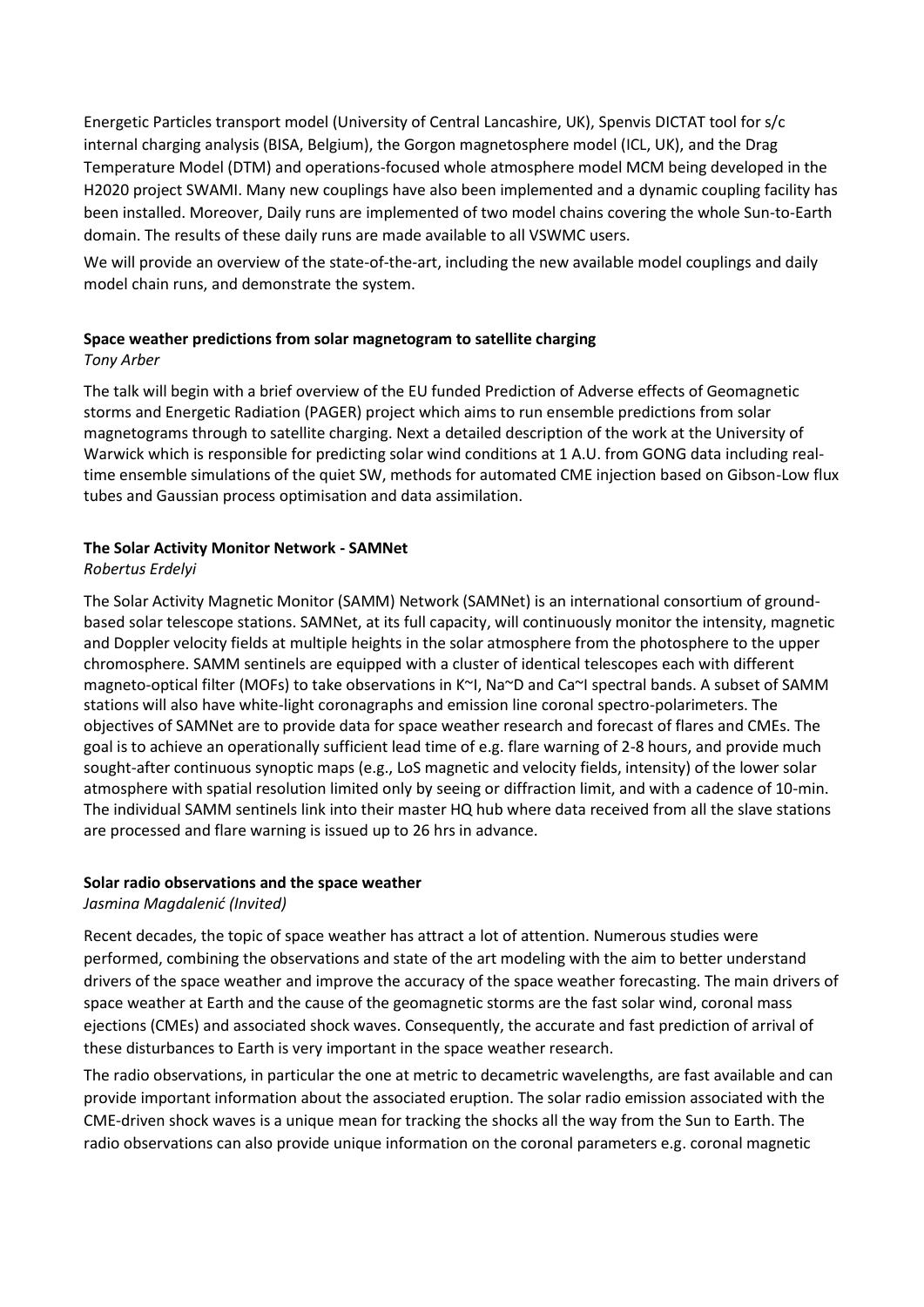field strength, coronal electron density and even the velocity of the background solar wind and CMEs, often needed as an input to different models.

In this talk I will present how the solar radio observations can be employed in the space weather studies and operational space weather forecasting. I will discuss different types of radio observations, such as ground based (e.g. LOFAR, MWA) and space based observations (STEREO/Waves and WIND/Waves). I will also address how the information obtained from the radio observations can be used as an input to the heliospheric models such as e.g. ENLIL and EUHFORIA.

## **LOFAR4SpaceWeather (LOFAR4SW) – Increasing European Space-Weather Capability with Europe's Largest Radio Telescope: A Brief Summary**

*Mario M. Bisi, Richard A. Fallows, René Vermeulen, Stuart C. Robertson, Mark Ruiter, Nicole Vilmer, Hanna Rothkaehl, Barbara Matyjasiak, Joris Verbiest, Eoin Carley, Peter T. Gallagher, Tobia Carozzi, Michael Lindqvist, Michael Olberg, Paulus Kruger, Maaijke Mevius, David Barnes, Oyuki Chang, and Carla Baldovin*

Space Weather monitoring, operations, and the unpinning research are a very important topics in the global space-weather landscape. Knowledge of interactions in the Sun-Earth system, the physics behind observed space-weather phenomena, and its direct impact on modern technologies are key areas of scientific and technological interest.

The LOw Frequency ARray (LOFAR) pan-European radio-telescope system is presently the world's largest low-frequency radio telescope consisting of a dense core of 24 stations near Exloo in The Netherlands, an additional 14 stations spread across the northeast Netherlands, and a further 14 stations based internationally across Europe. These international stations are six across Germany, three in northern Poland, and one each in France, Ireland, Latvia, Sweden, and the UK. Further sites are being planned across Europe to include Italy and Bulgaria in the coming years.

The LOFAR For Space Weather (LOFAR4SW) project (see: http://lofar4sw.eu/) was a Horizon 2020 (H2020) INFRADEV design study to undertake the initial investigations, and complete a design study, into the upgrading of LOFAR across Europe. The project prepared a novel design pathway (with extensive documentation) which, when envisaged, will bring new and significant capabilities into the space-weather domain. The final design documents of LOFAR4SW are providing the building blocks of a comprehensive conceptual and technical description of the necessary LOFAR upgrades needed, and the pathways next to be taken, to enable simultaneous operation as a radio telescope for astronomical research as well as an infrastructure working for space-weather studies and monitoring. In this work we present a brief overview of the LOFAR4SW project, some examples of the envisaged capabilities, and a summary of the end of the project and where we expect/hope to go next.

The fully-envisaged longer-term goal of enabling a LOFAR4SW update across the LOFAR system would make LOFAR/LOFAR4SW one of the world's most-comprehensive space-weather observing systems capable of shedding new light on several aspects of the space-weather system, from the Sun to the solar wind to Jupiter and Earth's ionosphere.

## **High-Resolution Density Reconstructions of the Inner Heliosphere and the Challenge for Future Modeling Techniques**

## *Bernard V. Jackson, Lucas Cota, Matthew Bracamontes, Andrew Buffington, Jackie A. Davies, Mario M. Bisi, David Barnes, Munetoshi Tokumaru*

Since the 1990s our group at UCSD has successfully used remotely-sensed data to reconstruct the heliosphere in three-dimensions (3-D) using a time-dependent analysis. This allows solar wind velocity, density, and magnetic field to be determined from archival data sets and can also provide forecasts at any location throughout the heliosphere. We have recently adapted UCSD's Solar Mass Ejection Imager (SMEI) iterative tomography analyses for use with STEREO Heliospheric Imager (HI) data to provide 3-D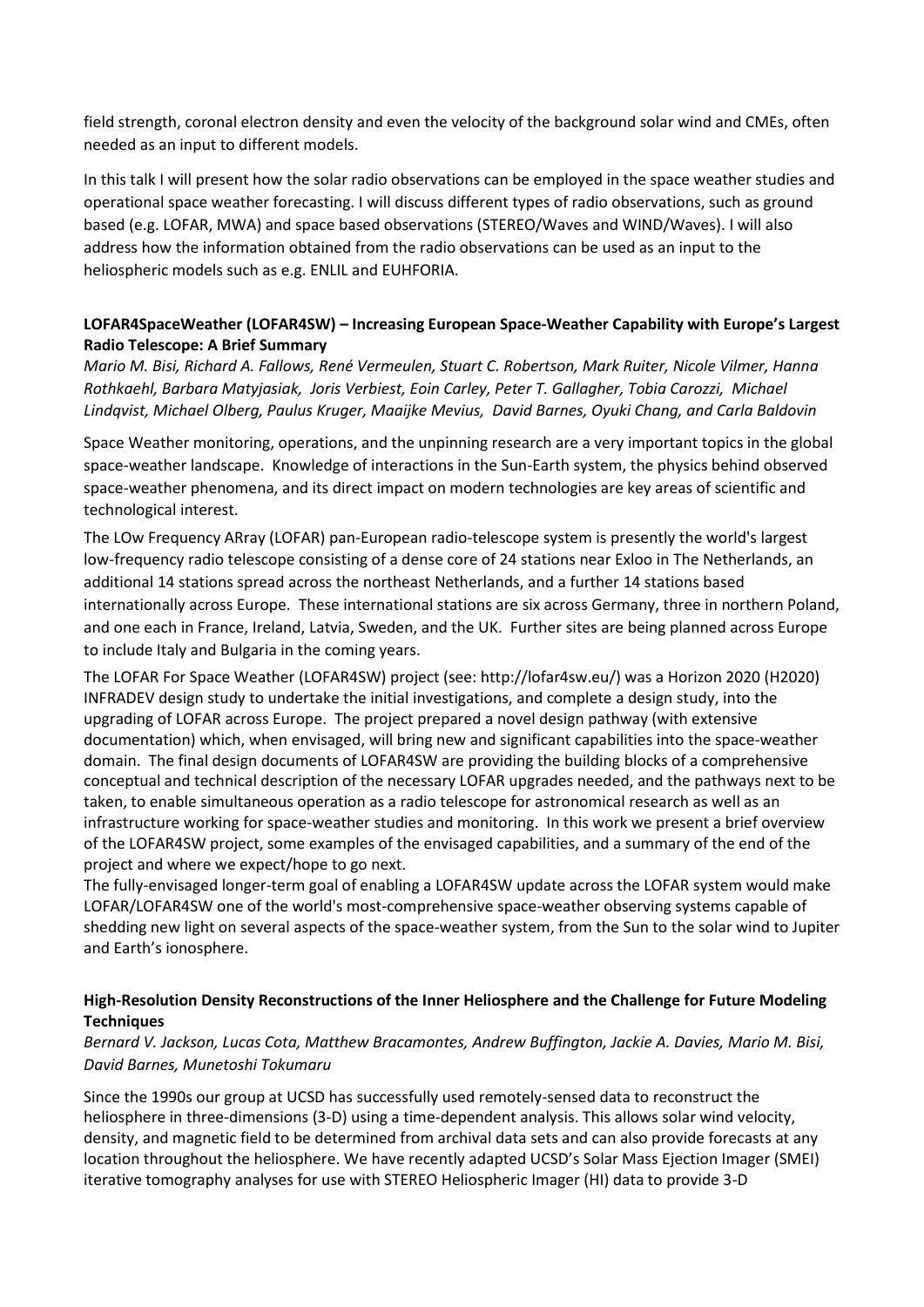reconstructed plasma densities. These analyses can also include ground-based interplanetary scintillation (IPS) data from ISEE, Japan, and LOFAR IPS data to help provide comprehensive reconstructions of density and velocity from an Earth-based perspective. The STEREO HI analyses are of sufficient resolution to enable plasma densities at the spacecraft to be reconstructed at one-hour temporal resolution. In doing this, we have found that the reconstructed data show that the fronts for initially fast halo CMEs can appear spotty and non-uniform as they pass the spacecraft at 1 AU, presumably indicating that they are modified to appear this way by intervening plasma structure, solar wind flows, or both. Our current STEREO HI analysis system is also operated in near real time with a latency that can be anywhere from three to five days predicated by the time taken to download STEREO HI science data from the NASA Deep Space Net and process it at RAL Space. We currently re-run the analysis every six hours. While this is inadequate for most advance forecasting needs, it benchmarks computing requirements for high-resolution 3-D reconstruction analyses of this type. It also prototypes the forecasting capability for future similar spacecraft heliospheric imager instruments such as the NASA Small Explorer PUNCH, UCSD's the Vigil Heliospheric Imager, or UCSD's All Sky Heliospheric Imager (ASHI), which are intended to be operated with a shorter data latency.

## **Noise Eliminating Magnetometer Instrument in a Small Integrated System (NEMISIS) on the Heliophysics Environmental and Radiation Measurement Experiment Suite (HERMES) platform of the Lunar Gateway** *Eftyhia Zesta (Invited), Mark Moldwin, Todd Bonalsky, Deirdre Wendel*

There are two instrument suites on the Lunar Gateway. They are named after two of Artemis's half-siblings in Greek Mythology: ERSA, the goddess of dew, and HERMES, the messenger of the Olympian gods. ERSA, built by ESA, and HERMES, built by NASA, will be launched with the first two Gateway Vehicles, the Power and Propulsion Element (PPE) and the Habitation and Logistics Outpost (HALO), respectively, and will begin monitoring the lunar radiation environment and return data before crews begin to arrive.

NEMISIS is a multi-sensor magnetometer system comprised of one miniaturized fluxgate magnetometer at the end of a boom, and two platform-mounted magneto-inductive magnetometers in a collaboration between GSFC and University of Michigan. The full system along with algorithms enables the separation of scientific magnetic field measurements from those generated by magnetic noise source on the platform and vehicle. We discuss the status of NEMISIS, currently in instrument Phase D, and the scientific and Space Weather measurements that will be accomplished by the HERMES suite.

#### **European Space Agency Space Weather Mission To L5**

## *Cristina Bramanti & Giuseppe Mandorlo*

The European Space Agency (ESA) mission to L5, known as VIGIL, is using a complementary perspective to L1 observations, will provide improved assessment of Coronal Mass Ejection (CME) motion and density, its arrival time (therefore speed/energy) and impact on Earth in order to support better protection of the critical infrastructure on ground and in space. The mission is planned to carry out also in-situ observations of the solar wind bulk velocity, density and temperature, and Interplanetary Magnetic Field (IMF) at L5, to provide enhanced detection and forecasting of high speed solar wind streams producing stream, and corotating interaction regions. The presentation will provide an overview of VIGIL mission, including mission objectives, the instrument suite and the consortium.

## **The Plasma Analyser (PLA) instrument for Vigil - Update and Progress**

#### *Daniel Verscharen*

The Vigil mission is the ESA's flagship operational space-weather mission. It will combine remote-sensing and in-situ measurements to enable accurate space-weather predictions from its unique vantage point at the fifth Sun-Earth Lagrange point. The Plasma Analyser (PLA) instrument will measure the solar wind at the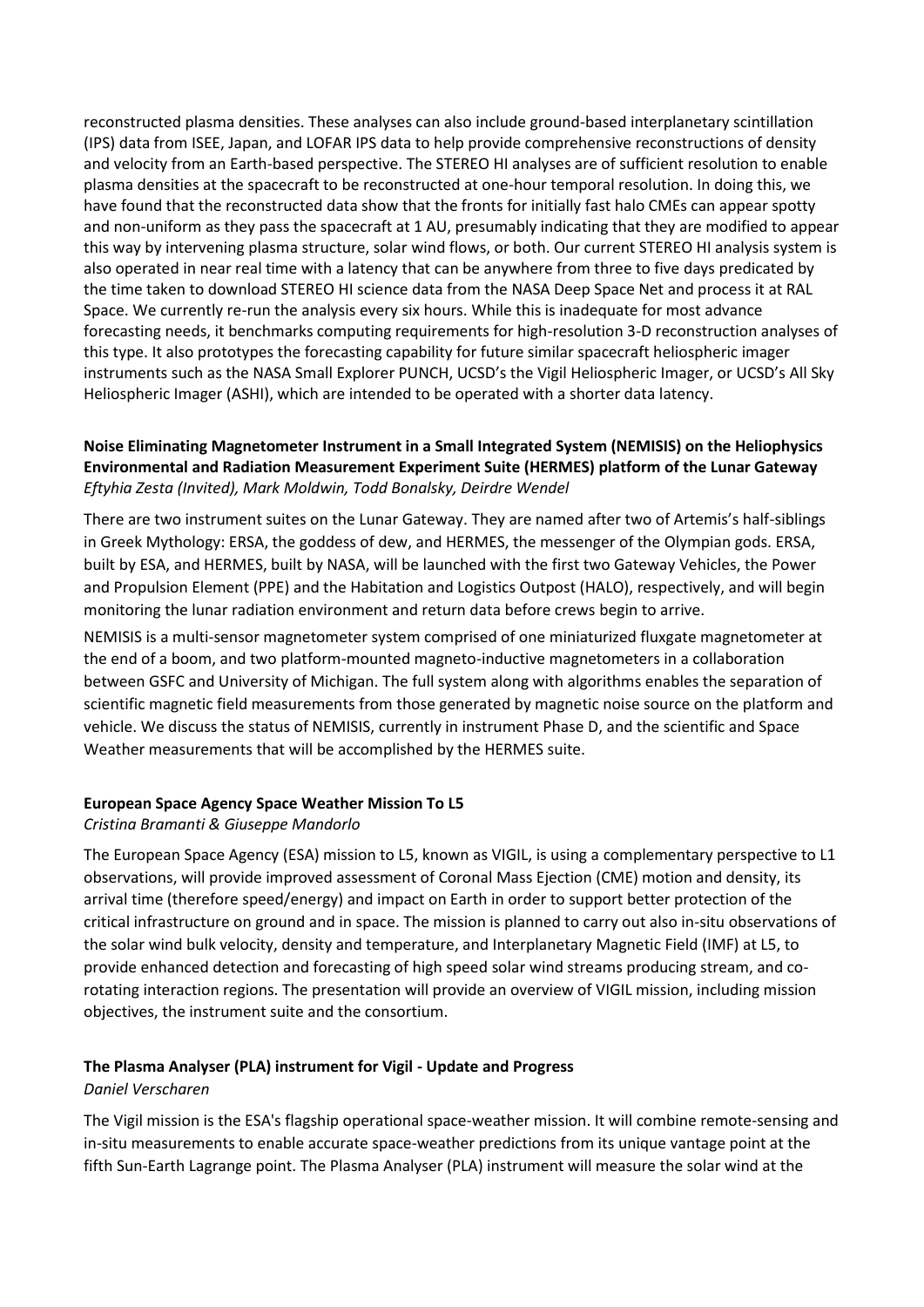location of the spacecraft over a wide dynamic range of plasma parameters. The data from PLA will predict high-speed solar wind streams headed towards Earth and support work to improve and validate inner heliosphere models that can be used to provide better predictions of the background plasma conditions through which Earth-directed coronal mass ejections propagate. PLA is an electrostatic plasma analyser that builds largely on the flight heritage of previous instruments designed by UCL/MSSL. In this presentation, we will give a status update of the PLA development and an outlook into the space-weather prediction capabilities enabled by PLA.

## **In situ magnetic field measurements at L5 for space weather monitoring and prediction** *Jonathan Eastwood*

Geomagnetic storms are a highly significant source of space weather effects, and are caused by the intense circulation of plasma and energy through the Earth's magnetosphere via magnetic reconnection and the Dungey cycle. This is ultimately controlled by the interplanetary magnetic field, and so accurate forecasting of the interplanetary magnetic field strength and orientation is crucial to develop advanced warning of storm conditions. Furthermore, energetic particle propagation through the heliosphere is intimately related to the interplanetary magnetic field and the connectivity of the solar wind.

In situ magnetic field measurements from the Sun-Earth Lagrange L5 point offer a natural way to extend our knowledge of the interplanetary magnetic field over a significant longitudinal fraction of the inner heliosphere, in a region that is particularly pertinent for space weather monitoring and prediction. In this presentation we review the utility of such measurements, starting with relatively well-explored use cases such as their relevance for understanding stream interaction regions, but also discussing their proposed use in data assimilation and constraining models of the solar wind, and providing ground truth about the structure of the interplanetary magnetic field. Moreover, we examine the importance of interplanetary magnetic field structure for predicting space weather conditions at the Lunar Gateway, which will be located outside the magnetosphere the majority of the time and which will be used for human exploration of the Moon where astronauts will have significant exposure to space weather impacts.

Numerous mission concepts have been presented centred on using measurements from L5 to understand and predict space weather, most recently the ESA Vigil mission. Here we also briefly discuss the unique requirements of real-time measurement compared to more traditional science missions, and the extent to which this informs the design of a proposed low-risk high-heritage instrument concept for L5 measurements.

## **The CCOR-3 Compact Coronagraph for the ESA VIGIL Mission**

*Arnaud Thernisien*

Space Weather monitoring, operations, and the unpinning research are a very important topics in the global space-weather landscape. Knowledge of interactions in the Sun-Earth system, the physics behind observed space-weather phenomena, and its direct impact on modern technologies are key areas of scientific and technological interest.

The LOw Frequency ARray (LOFAR) pan-European radio-telescope system is presently the world's largest low-frequency radio telescope consisting of a dense core of 24 stations near Exloo in The Netherlands, an additional 14 stations spread across the northeast Netherlands, and a further 14 stations based internationally across Europe. These international stations are six across Germany, three in northern Poland, and one each in France, Ireland, Latvia, Sweden, and the UK. Further sites are being planned across Europe to include Italy and Bulgaria in the coming years.

The LOFAR For Space Weather (LOFAR4SW) project (see: http://lofar4sw.eu/) was a Horizon 2020 (H2020) INFRADEV design study to undertake the initial investigations, and complete a design study, into the upgrading of LOFAR across Europe. The project prepared a novel design pathway (with extensive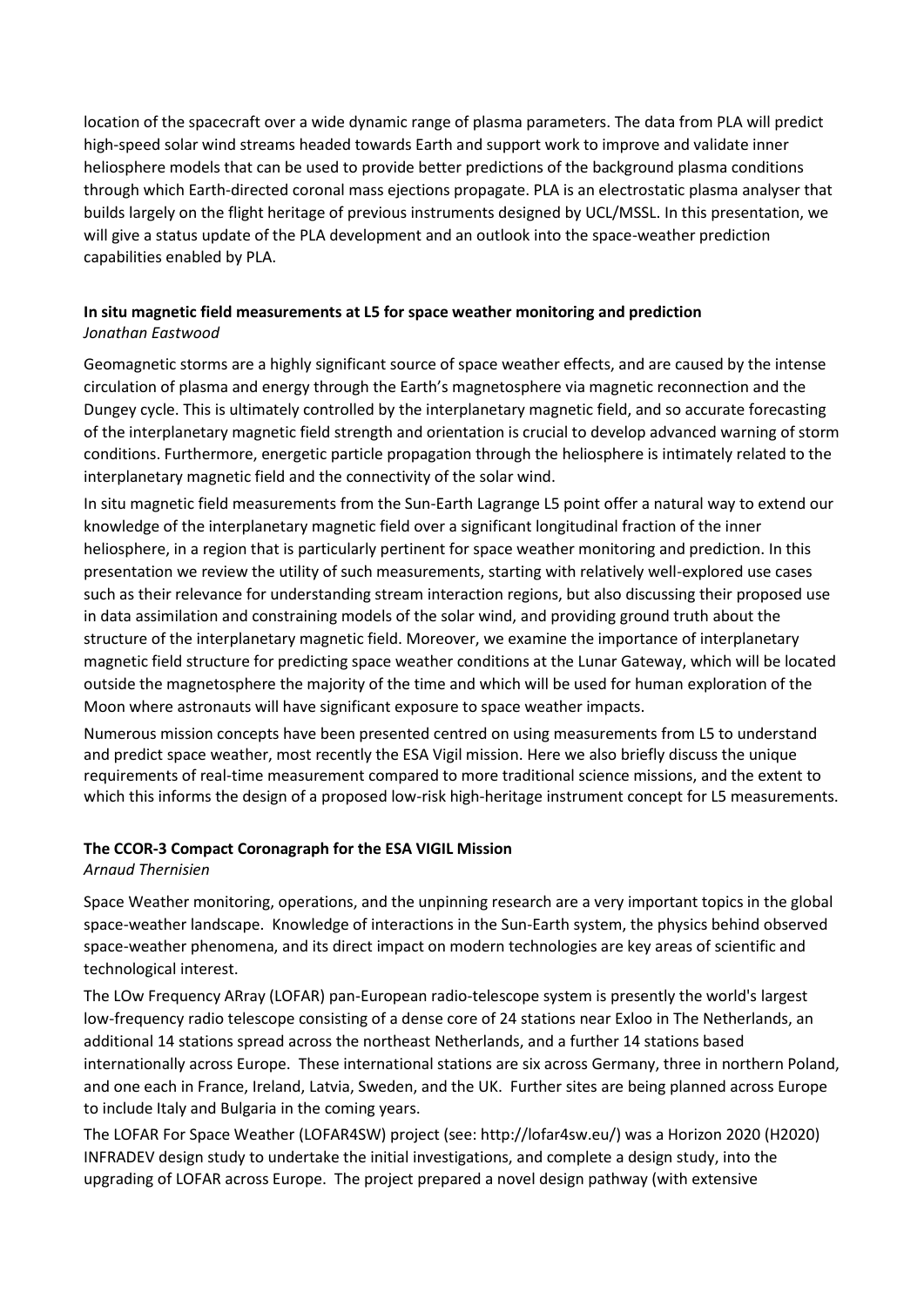documentation) which, when envisaged, will bring new and significant capabilities into the space-weather domain. The final design documents of LOFAR4SW are providing the building blocks of a comprehensive conceptual and technical description of the necessary LOFAR upgrades needed, and the pathways next to be taken, to enable simultaneous operation as a radio telescope for astronomical research as well as an infrastructure working for space-weather studies and monitoring. In this work we present a brief overview of the LOFAR4SW project, some examples of the envisaged capabilities, and a summary of the end of the project and where we expect/hope to go next.

The fully-envisaged longer-term goal of enabling a LOFAR4SW update across the LOFAR system would make LOFAR/LOFAR4SW one of the world's most-comprehensive space-weather observing systems capable of shedding new light on several aspects of the space-weather system, from the Sun to the solar wind to Jupiter and Earth's ionosphere.

## **Reinventing Space Weather forecasts with Artificial intelligence: Current and future trends** *Enrico Camporeale - Invited*

Currently there is no single space weather forecasting model that has not been outperformed by a corresponding model based on machine learning (ML). Undoubtedly the future of space weather forecasting lies within the field of artificial intelligence. Yet, there are a number of challenges that need to be overcome before ML can become the mainstream tool for reliable, actionable and safe space weather forecasting. The challenge number one, however, is to make researchers understand what machine learning really is and what it can do for us.

In this talk I will touch upon the current state and the future perspectives of machine learning in space weather, showing examples of forecasting models for solar wind, geomagnetic indices, and ground magnetic perturbations.

## **Attention-Based Machine Vision Models and Techniques for Solar Wind Speed Forecasting Using Solar EUV Images**

## *Edward Brown*

Extreme ultraviolet images taken by the Atmospheric Imaging Assembly on board the Solar Dynamics Observatory make it possible to use deep vision techniques to forecast solar wind speed—a difficult, highimpact, and unsolved problem. At a 4 day time horizon, this study uses attention-based models and a set of methodological improvements to deliver an 11.1% lower RMSE and a 17.4% higher prediction correlation compared to the previous work testing on the period from 2010 to 2018. Our analysis shows that attentionbased models combined with our pipeline consistently outperform convolutional alternatives. Our study shows a large performance improvement by using a 30 min as opposed to a daily sampling frequency. Our model has learned relationships between coronal holes' characteristics and the speed of their associated high-speed streams, agreeing with empirical results. Our study finds a strong dependence of our best model on the phase of the solar cycle, with the best performance occurring in the declining phase.

## **Quantifying the effect of ICME removal and observation age for in situ solar wind data assimilation** *Harriet Turner*

Accurate space weather forecasting requires advanced knowledge of the solar wind conditions in near-Earth space. Data assimilation (DA) combines model output and observations to find an optimum estimation of reality and has led to large advances in terrestrial weather forecasting. It is now being applied to space weather forecasting. Here, we use solar wind DA with in-situ observations to reconstruct solar wind speed in the ecliptic plane between 30 solar radii and Earth's orbital radius. This is used to provide solar wind speed hindcasts. Here, we assimilate observations from the Solar Terrestrial Relations Observatory (STEREO) and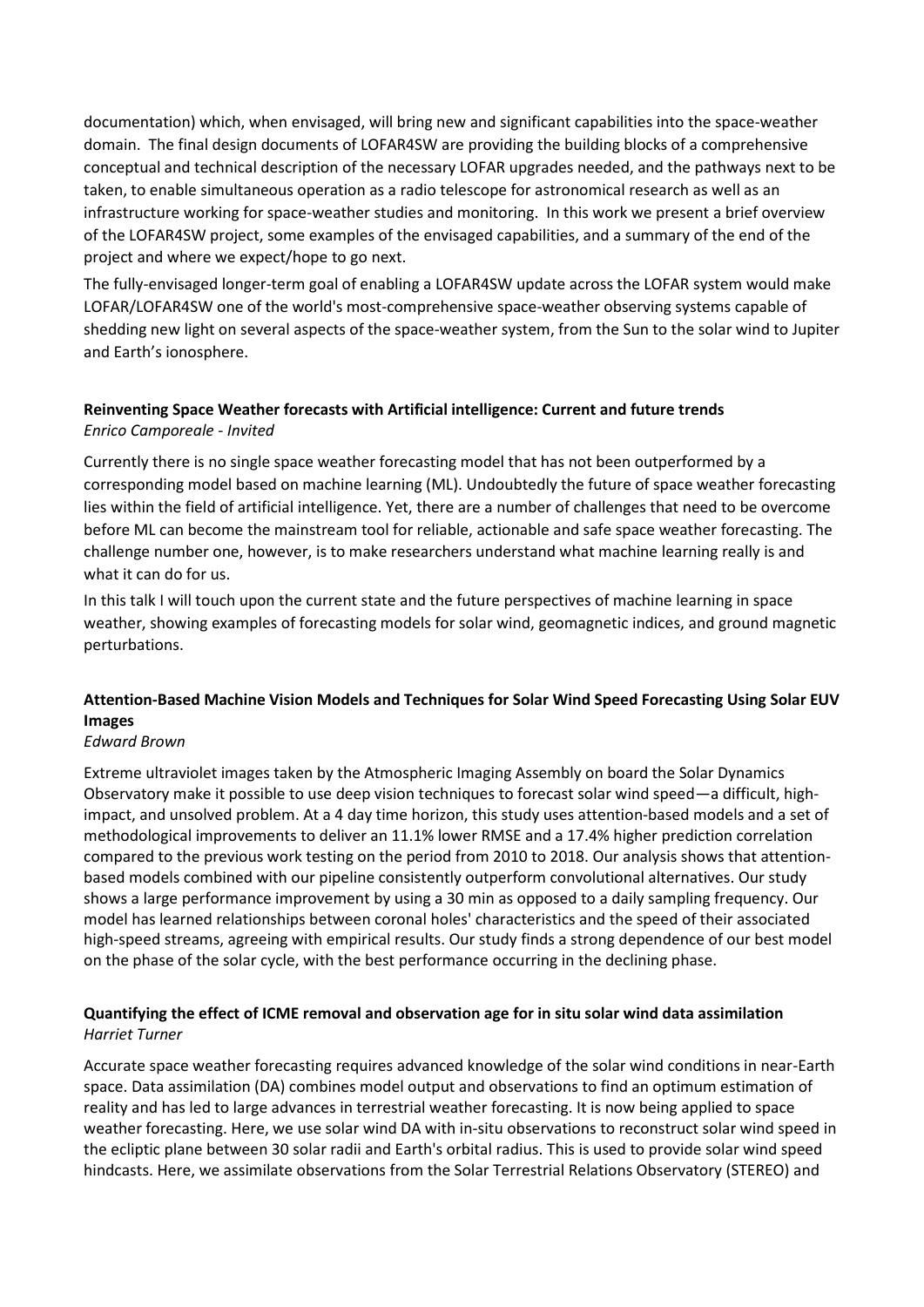the near-Earth dataset, OMNI. Analysis of two periods of time, one in solar minimum and one in solar maximum, reveals that assimilating observations from multiple spacecraft provides a more accurate forecast than using any one spacecraft individually. The age of the observations (in terms of the last time the target Carrington longitude was observed) also has a significant impact on forecast error, whereby the mean absolute error (MAE) sharply increases by up to 23% when the forecast lead time first exceeds the corotation time associated with the longitudinal separation between the observing spacecraft and the forecast location. It was also found that removing coronal mass ejections from the DA input observations and verification time series acts to reduce the forecast MAE by up to 10% as it removes false streams from the forecast time series. This work highlights the importance of an L5 space weather monitoring mission for near-Earth solar wind forecasting and suggests that an additional mission to L4 would further improve future solar wind DA forecasting capabilities.

#### **NASA's PUNCH Mission: A Pathfinder to Better Space Weather Forecasting**

#### *Craig DeForest*

The Polarimeter to UNify the Corona and Heliosphere (PUNCH) is a NASA Small Explorer mission that will image space weather effects in 3D as they cross the corona and inner heliosphere. The PUNCH flight assets are four small LEO satellites with deeply baffled visible-light cameras. The cameras operate together to form a "virtual coronagraph" with a 90° field of view centered on the Sun. A single "Narrow Field Imager" coronagraph duplicates the SOHO/LASCO-C3 field of view, and three "Wide Field Imager" heliospheric imagers, with mutually overlapping fields of view, work together to achieve the wide dynamic range and field of view needed for PUNCH science. PUNCH will produce linearly-polarized image sequences of the entire inner heliosphere, once every four minutes for a two-year nominal mission starting in 2025, allowing the mission to track space weather events in three dimensions as far as 1 AU from the Sun. This has the potential to revolutionize space weather forecasting by enabling direct tracking of CMEs and CIRs, sidestepping the current need to extrapolate solar observations, via modeling, across the inner heliosphere.

#### **New space weather monitoring opportunities: Solar Orbiter and IMAP**

#### *Timothy Horbury*

Solar Orbiter, in its science phase, returns data once a day from a complex orbit through the inner solar system. This includes magnetic field data: we discuss how it can be used to test and constrain real-time solar wind models. IMAP, launching in 2025, will travel to L1 and carry the most comprehensive real-time solar wind monitoring payload to date. We discuss how IMAP can contribute to multi-point L1 monitoring to improve the timing and accuracy of near-time forecasting.

## **A Compact Doppler Magnetograph based on miniaturization of GONG instrument**

#### *Sanjay Gosain*

We describe a concept for a compact Doppler magnetograph based upon the miniturization of highly successful GONG instrument. GONG was designed for helioseismology measurements from a network of identical ground based instruments distributed geographically. The simplicity of GONG measurements make this instrument very robust for space based measurements of fulldisk Doppler and magnetic maps. The data reduction is very simple and can be performed onboard thereby reducing the need for high telemetry. At its heart the instrument utilizes highly proven solid polarizing Michelson cubes which can be easily optimized for a given spectral line and offera very large acceptance angles, thereby allowing compact designs. Further, the Michelson can be made athermal such that the instrument drift with temperature is minimal. We show proof of concept of the design and pressent key characteristics that make it a potential low cost magnetograph for deep space missions.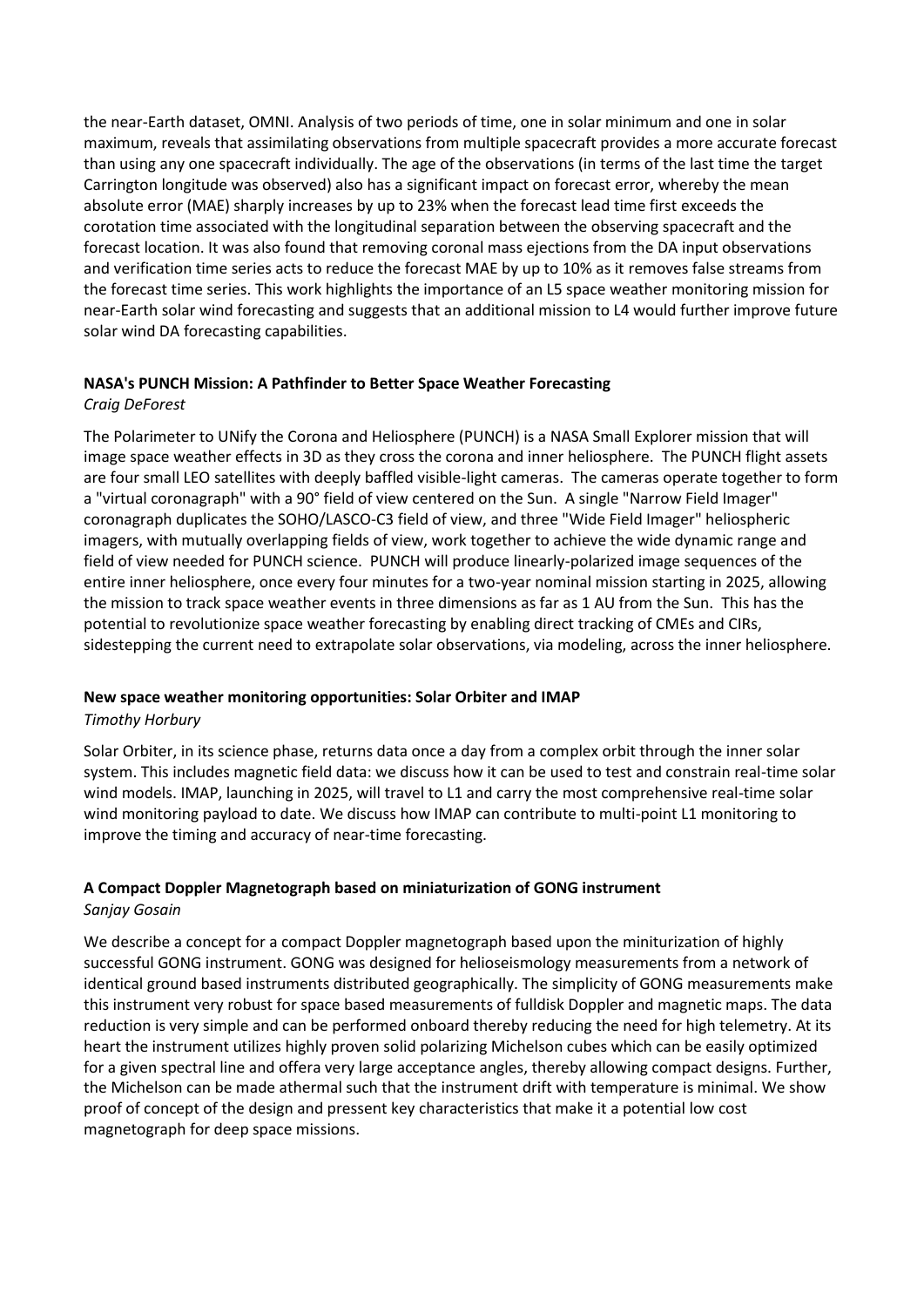## **Polarimeter to UNify the Corona and Heliosphere (PUNCH): Mission status and science update**  *Craig DeForest*

PUNCH is a NASA Explorer mission to image the outer solar corona and inner heliosphere as a single unified system. PUNCH will image the corona, solar wind, and features such as coronal mass ejections and stream interaction regions once every four minutes continuously for its complete two-year mission. PUNCH data are highly relevant to space weather forecasting, as they enable (via polarization of Thomson scattered light) 3-D tracking of solar ejecta across the inner solar system. PUNCH is currently slated to launch on a rideshare with NASA's SPHEREx mission, with prime science measurements starting in 2025. This talk will cover the essential structure and current status of the mission, recent updates to the science planning, and information on how to get involved with the PUNCH mission.

#### **Inverse cascade and magnetic vortices in kinetic Alfvén-wave turbulence**

#### *George Miloshevich*

A Hamiltonian two-field gyrofluid model for kinetic Alfvén waves (KAWs) in a magnetized electron–proton plasma, retaining ion finite-Larmor-radius corrections and parallel magnetic field fluctuations, is used to study the inverse cascades that develop when turbulence is randomly driven at sub-ion scales. In the directions perpendicular to the ambient field, the dynamics of the cascade turns out to be non-local and the ratio , the ratio of the KAW to the Alfvén frequencies displays a local minimum. At the corresponding transverse wavenumber, a condensate is formed, and the cascade towards larger scales is then inhibited. Depending on the parameters, a parallel inverse cascade can develop, enhancing the elongation of the ionscale magnetic vortices that generically form.

## **Sun-to-Earth modelling of CME-CME interactions: How to create a perfect storm?**

#### *Gordon J. Koehn & Ravindra T. Desai*

Coronal mass ejections (CMEs) are the largest type of eruption seen on our Sun and the primary cause of geomagnetic disturbances and storms when they arrive at the Earth. Most geomagnetic storms are created by the impact of single CME yet in a significant fraction of cases CMEs interact with other CMEs which can significantly increase their geo-effectiveness. In this paper we implement a spheromak CME description within a 3-D heliospheric MHD model and self-consistently model their interactions with the pre-existing solar wind and with one another. We assess their geo-effectiveness at 1 AU through quantification of the relevant solar wind variables and an empirical measure of the Disturbance Storm Time index based upon solar wind-magnetosphere coupling functions. We show how the orientation and handedness of a given CME can have a significant impact on its geoeffectivness due to a prolonged conservation of toroidal flux caused by differential interplay with the Parker Spiral, and how a large range of possible CME-CME interactions can produce a diverse range of geophysical impacts at the Earth.

## **Sun CubE OnE: A Multi-wavelength Synoptic Solar Micro Satellite**

## *Luca Giovannelli*

The Sun cubE onE (SEE) is a 12U CubeSat mission in LEO that will investigate Gamma and X-ray fluxes and UV solar emission to support studies in Sun-Earth interaction and Space Weather. SEE's primary goal is to monitor the emission from soft-X to Gamma ray energy range and the solar activity in the Mg II doublet at 280 nm. The Gamma and X-ray fluxes will be studied with unprecedented temporal resolution and with a multi-wavelength approach thanks to the combined use of silicon photodiode and SiPM based detectors. The flare spectrum will be explored from the KeV to the MeV range of energies by the same payload, and with a cadence > 10 kHz (advanced goal 1 MHz) to unveil the sources of the solar flares. SiPM detectors are a novel approach in the field of Solar Physics but are designed and built on the heritage of instruments that had outstanding scientific results in space (see e.g. PAMELA and MINI-EUSO). Given its UV imaging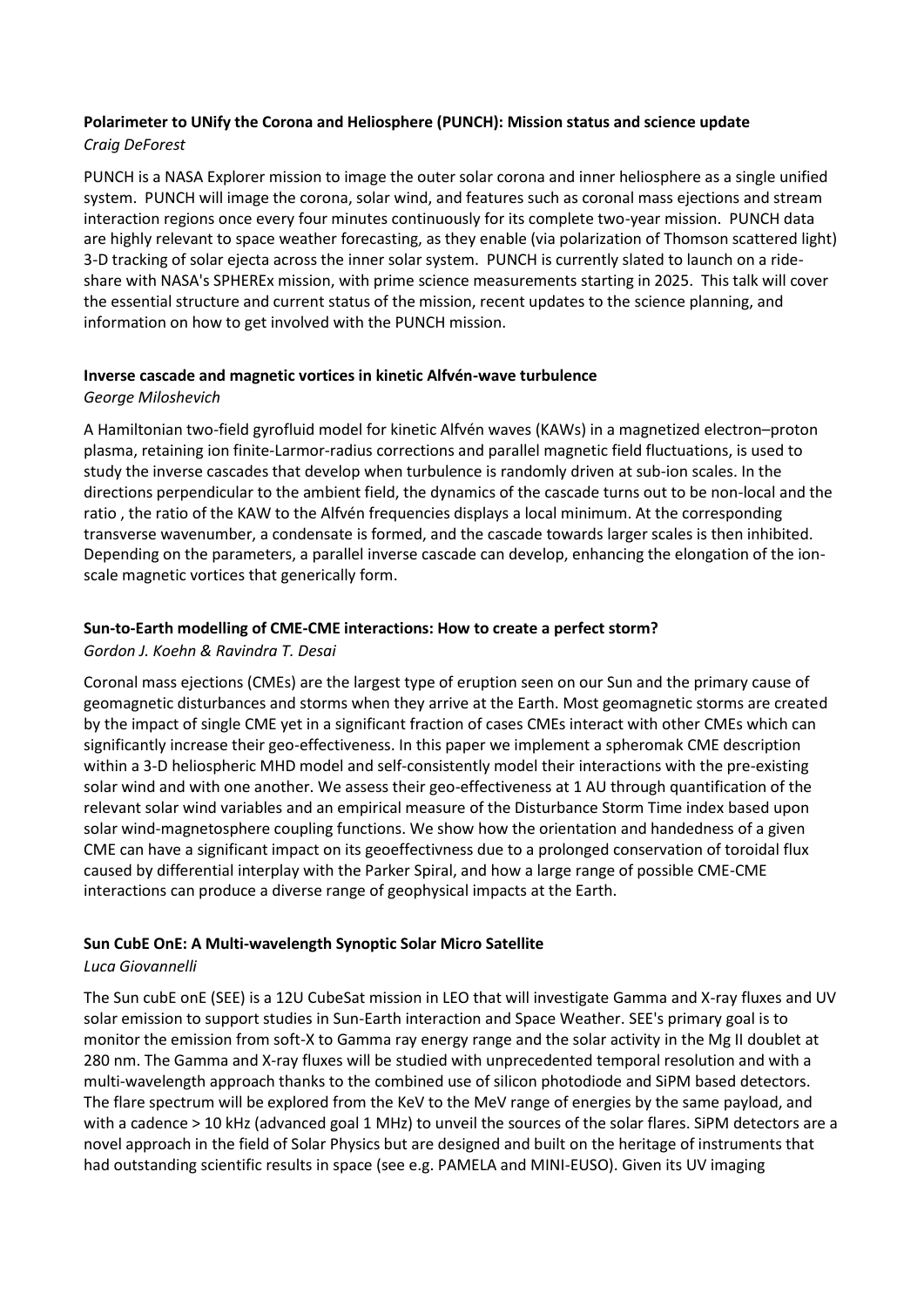capabilities, SEE will be a key space asset to support detailed studies on solar activity, especially in relation to ultraviolet radiation which strongly interacts with the upper layers of the Earth's atmosphere, and in relation to space safety, included in the field of human exploration. SEE data will be used together with space and ground-based observatories that provide Solar data (e.g. Solar Orbiter, IRIS, GONG, TSST), high energy particle fluxes (e.g. GOES, MAXI, CSES) and geomagnetic data in a multi-instrument/multi-wavelength/multimessenger approach.

# **CMAG: A Coronal MAGnetograph mission for studying the inner corona magnetic fields**

## *David Orozco Suárez*

The study of the Sun's inner coronal magnetic fields is one of the technological challenges of solar physics today. Inferring magnetic fields in the corona requires measuring the four Stokes components in forbidden coronal emission lines whose polarization signals can differ orders of magnitude in their amplitude. Here we present the CMAG mission, aimed to observe the full Stokes vector of the corona down to 1.02 solar radius. CMAG is a space mission designed to obtain maps of the coronal magnetic fields with unprecedented spatial and temporal resolutions by means of a dedicated imaging spectropolarimeter whose external occulter is placed about 400 meters away, between the science instrument and the Sun. Baseline consists of two different spacecraft in formation flight. The first one is meant to act as an external occulter by carrying a dedicated disk. The second one would be a small satellite with a refracting telescope and an internal occulter to image the solar inner corona at a spatial resolution of 2.5 arcseconds. CMAG uses a lithium niobate (LiNbO3) Fabry-Perot etalon for the spectral analysis and two nematic liquid crystal variable retarders and a linear polarizer as the analyzer to measure all four Stokes parameters at given wavelength samples of selected coronal emission lines: Fe XI @ 530, Fe XIV @ 789 nm and Fe XIII @ 1074 nm. The goal is to obtain a full map of the vector magnetic field and the line-of-sight (and plane-of-the-sky) velocities of the inner corona, between 1.02 to 2.5 solar radius, from space and for long periods of time with the required stability and a cadence of one minute to follow the solar structures in their evolution, as never done, nor planned before.

## **Predicting equatorial plasma bubbles with a random forest classifier**

## *Sachin Reddy*

In the post-sunset ionosphere rising plumes of low-density plasma known as equatorial plasma bubbles (EPBs) can form. EPBs can degrade GNSS signals and, communications between ground stations and spacecraft. As our dependence on space-based assets continues to grow, there is an ever-pressing need to better understanding and ultimately forecast EPB events.

SWARM is a 3-satellite LEO mission that launched into a near polar orbit in 2013 at an altitude of 460 and 540km. We first create a labelled dataset of EPB's using a Savitzky-Golay smoothing filter. Comparing it to the existing EPB-labeller on-board SWARM we see the classification accuracy improves from 75% to 81%. We then feed the labelled set into a random forest classifier (RFC) using longitude, spacecraft potential, plasma density and ion temperature as features. The former is the most important feature identified by the RF and the longitudinal dependence of EPBs has long been reported. Potential was the second most pertinent feature and the link between spacecraft charging and EPBs does not appear to have been previously reported. Spacecraft charging is primarily the product of electron temperature and density. Therefore, it can be viewed as a naturally occurring engineering feature for the model, thus explaining its importance in the RF. The model recall is 95% which is a respectable performance as our objective is to detect EPBs and therefore to minimize false negatives. The F1 score is 88% and we also deem this acceptable. Future work will extend the study into forecasting EPBs and integrating additional data.